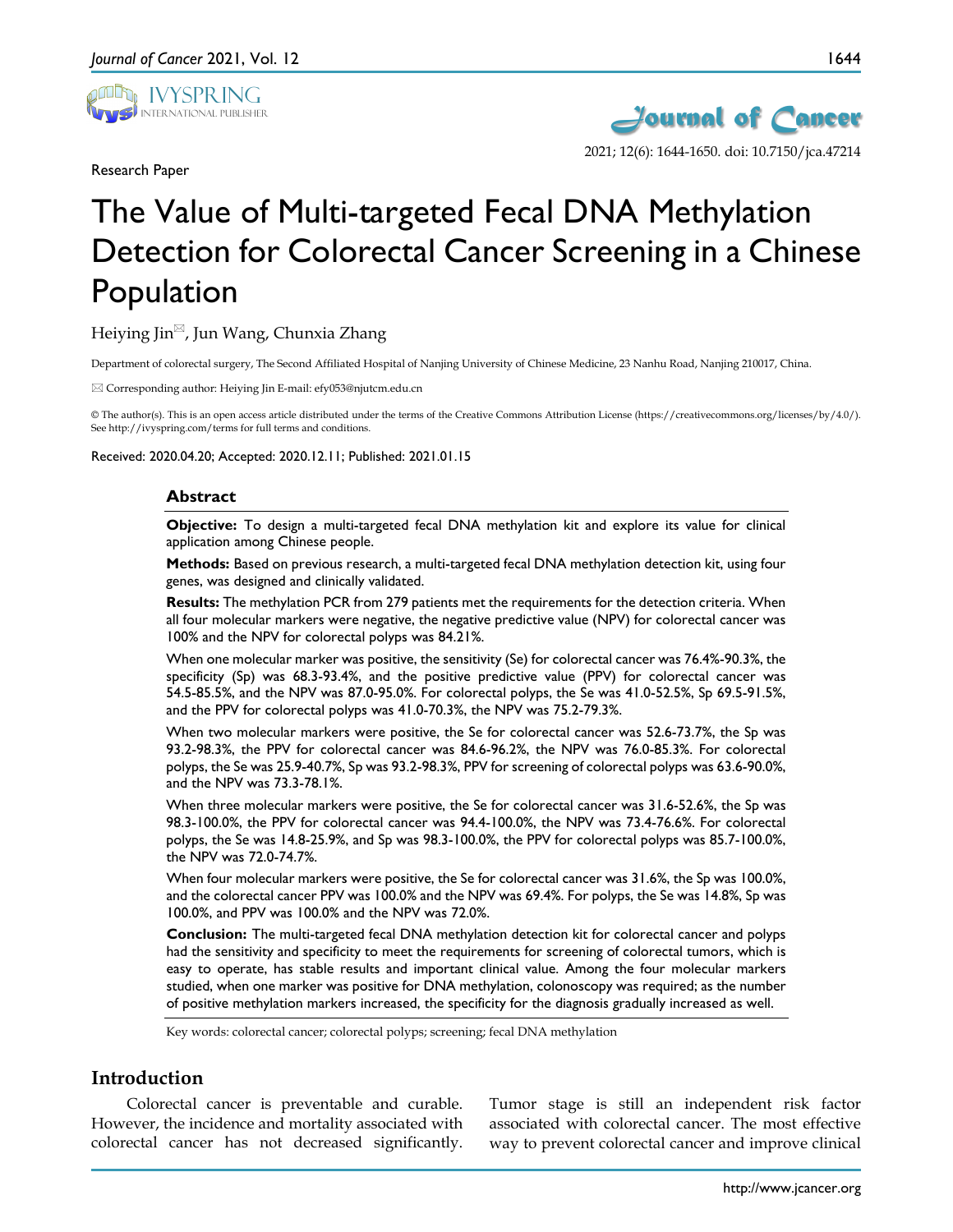outcomes is the detection of colorectal polyps and early stage colorectal cancer [1-3]. Fecal occult blood testing (FOBT) is the most widely used method for colorectal cancer screening. However, due to poor specificity of guaiac-based FOBT, many patients have to repeatedly undergo "negative" colonoscopy exams [4-5]. Immunochemical FOBT (iFOBT) were developed with improved sensitivity and specificity [6]. However, studies showed that the sensitivity of iFOBT was imperfect and some colorectal tumor may be missed. Wakamura et al. [7] studied 919 subclinical patients, 276 cases were iFOBT positive and 643 cases were iFOBT negative. They found in iFOBT negative groups, there exist 49.3% (318/643) cases with 513 colorectal neoplasm lesion. Among of them, 6.1% were advanced adenoma, 0.16% were colorectal cancer and 40.4% were Non-advanced neoplasia. This study implied that have high false negative. Khuhaprema et al. [8] detected iFOBT in over 80000 people, 873 (1.1%) out of them were found positive. To date 627 (72.0%) iFOBT-positive persons have had colonoscopy in which 3.7% had CRC and 30.6% had adenomas. From the perspective of colorectal cancer screening, 65.7% of patients underwent negative colonoscopy.

In theory, FOBT can only be detected by bleeding in the intestine. Although iFOBT can detect bleeding as low as 100ng/ml [6], the tumor without bleeding or small amount of bleeding may not be detected.

The gut mucosa is regularly renewed; cells from this mucosa are shed with stool. Screening for colorectal tumors, using DNA molecular markers on the mucosa that is present with stool, might be an effective way to screen for colorectal cancer. Imperiale et al. [9] reported on a fecal DNA methylation test to screen for colorectal cancer. Studies have shown that the sensitivity for colorectal cancer is 92%, the sensitivity for colorectal polyps is 42%, and the specificity is over 90%. Such findings indicate that fecal DNA methylation can be used as a valuable tool for screening of colorectal cancer and adenomas. However, DNA methylation is related to human racial groups, dietary habits, and the environment. Therefore, there may exist differences in the DNA markers used in Chinese populations when compared to Western populations [10]. In previous research, our team investigated a series of DNA methylation markers and studied their screening value for the detection of colorectal tumors. Our study showed that SNCA, SPG20, Septin9, and FBN1 can be used for colorectal cancer screening [11-12]. Our team designed a screening system that included the four molecular markers: SNCA, SPG20, Septin9, and FBN1. We established positive and negative internal control

systems to guarantee the accuracy of screening for colorectal tumors. This study was performed to validate the clinical value of fecal colorectal tumor screening using these four DNA markers in a Chinese population.

## **Materials and Methods**

## **1. DNA makers and negative and positive internal control**

In this study, SNCA, SPG20, Septin9, and FBN1 were selected as molecular targets [11-12]. A methylated DNA was used as a positive control and a non-methylated DNA segment as a negative control. ACTB (β-actin) was used as an internal control. By detecting the amplification of control genes, we tested whether the system was effective.

PCR primers were designed for the regions of Septin9, SNCA, SPG20, and FBN1 without CpG double bases as in our previous reports [11-13]. We designed blockers in the sequence regions without methylation, to make the methylation sequence preferentially amplify after it was transformed using sulfite.

## **2. Clinical cases and methylation-specific PCR detection**

#### 2.1 Case Information

279 cases were enrolled in this study. Sixty-two patients with colon cancer, 71 cases with colon adenoma and 146 patients with a normal colonoscopy at the Second Affiliated Hospital of Nanjing University of Traditional Chinese Medicine were recruited into the study from May 2016 to May 2020. All patients signed the informed consent, and the study obtained Approval by the Ethics Committee of the Second Affiliated Hospital of Nanjing University of Traditional Chinese Medicine (KY2014018). Participants' clinical data are shown in Table 1.

|  |  | Table 1. Clinicopathological characteristics of cases (n=279) |  |  |  |  |  |  |
|--|--|---------------------------------------------------------------|--|--|--|--|--|--|
|--|--|---------------------------------------------------------------|--|--|--|--|--|--|

|                        | Adenoma     | Colorectal cancer | Normal      | P     |
|------------------------|-------------|-------------------|-------------|-------|
|                        | $(n=71)$    | $(n=62)$          | $(n=146)$   |       |
| Age (mean±SD)          | 53.21±13.22 | 57.33±11.04       | 55.19±16.08 | 0.246 |
| Gender                 |             |                   |             | 0.213 |
| Male                   | 32          | 37                | 89          |       |
| Female                 | 39          | 25                | 57          |       |
| pTNM Stages            |             |                   |             |       |
| I-II                   |             | 23                |             |       |
| III-IV                 |             | 39                |             |       |
| Polyp size (cm)        |             |                   |             |       |
| < 0.5                  | 18          |                   |             |       |
| $0.5 - 1$              | 39          |                   |             |       |
| $\geq$ 1               | 14          |                   |             |       |
| Adenoma classification |             |                   |             |       |
| tubular                | 47          |                   |             |       |
| tubulovillous          | 14          |                   |             |       |
| villous                | 11          |                   |             |       |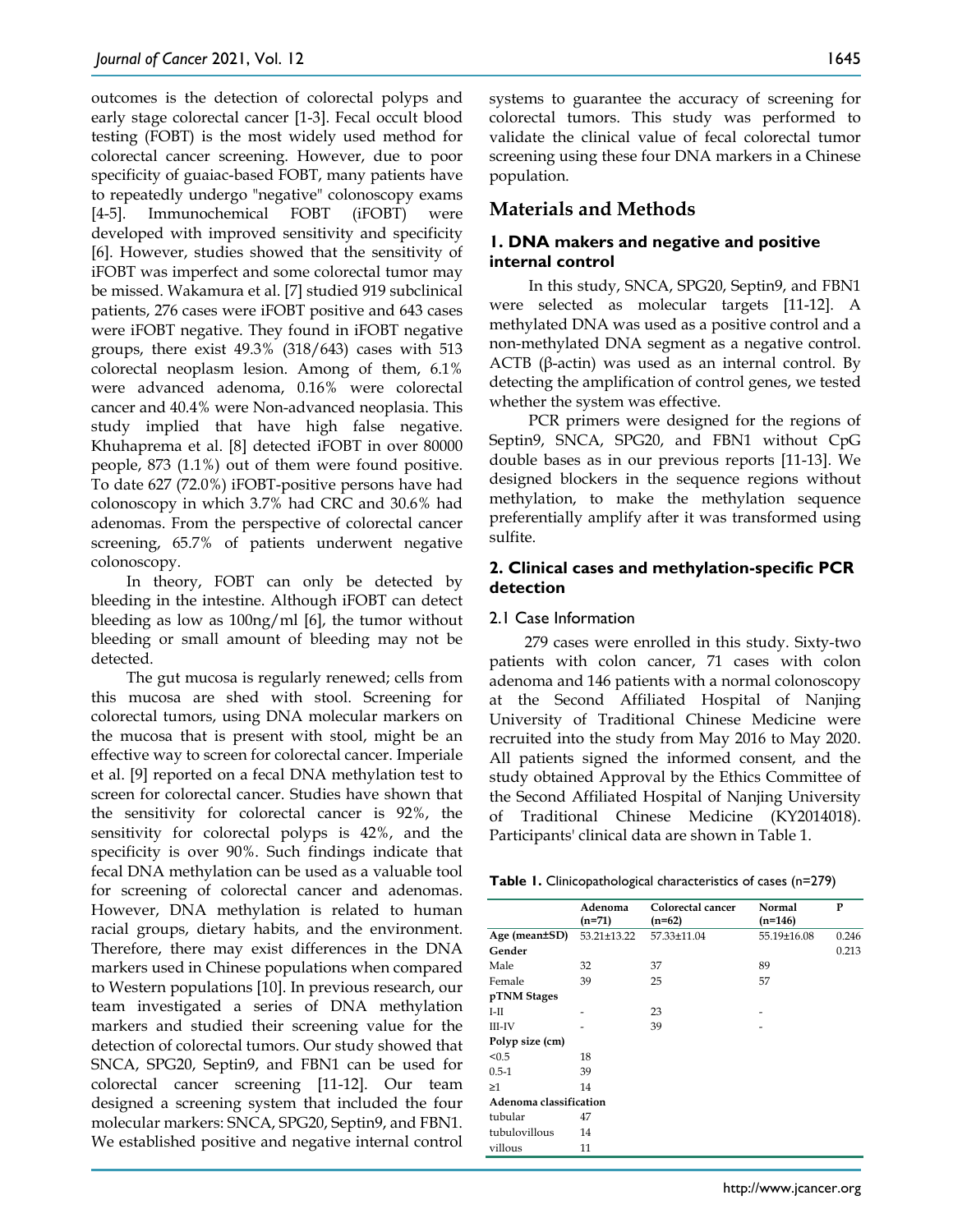#### 2.2 methylation-specific PCR detection

All stool samples were handled in a blinded fashion during storage and processing. DNA extraction and qMSP analysis were performed. Patient samples were collected and processed according to the method previously published by our group [9-11]. Briefly, the collection was as follows: collect, one-time, a full stool sample (25-100g), collects intestinal mucosa with an automatic intestinal mucosal collector [9], and then extract intestinal mucosal DNA, and transform the DNA with sulfite. Perform fluorescent PCR detection and read the results to calculate the Ct value.

#### 2.3 Result Judgment and Interpretation

(1) Evaluation of experiment quality: If there was no amplification or Ct value in the detection channel of the negative control, the analysis was continued; otherwise, the experiment was considered invalid and had to be repeated.

(2) Evaluation of the positive and negative control gene detection: If the positive control channel had amplification and the Ct value was  $\leq 25$ , the analysis was continued. If the positive control channel had a large Ct value or no amplification, but the mutation site was detected and amplified and the Ct value was ≤ 38, the analysis was continued. If the positive control channel had a large Ct value or no amplification, and the mutation site was detected without amplification or there was amplification but the Ct value was > 38, the analysis could not be continued; this indicated that the experiment had failed, and needed to be repeated. If the negative control gene control channel showed amplification, this implied that the experiment had false positive results and had to be repeated.

(3) Judgment of gene mutation in the DNA sample to be tested: if the detection channel of a mutation site in the sample was amplified and the Ct value was ≤ 35, the mutation result of the sample was considered positive. If the Ct value was > 38, or no

amplification was noted, then the mutation result of the sample was determined to be negative. If  $35 < Ct$ value ≤ 38, the experiment needed to be repeated. If the Ct value was still within this range, the sample mutation result was suspected to be positive (the Ct value may fluctuate due to low mutation content) (Figure 1).

#### **3. Statistical analysis**

The data was processed with SPSS 18.0. The count data was tested by the Chi-square test or Fisher's exact test. The measurement data was expressed by mean ± SD and the t-test was used. Receiver operating characteristic (ROC) analysis was used for the marker gene diagnosis Value; The sensitivity, specificity, positive predictive value, and negative predictive value of each index was calculated using the results of colonoscopy as the "gold standard".

#### **Results**

#### **1. Relationship between the methylation of SNCA, SPG20, FBN1 and SEPT9 and clinicopathological characteristics**

Detection of methylation in all 279 patients met the criteria requirements and the results could be analyzed. The methylation rates of SNCA in colorectal cancer, polyps and normal mucosa were 90.32%, 46.47% and 14.38% respectively. The methylation rates of SPG20 were 85.48%, 56.33% and 27.40% respectively. The methylation rates of FBN1 were 79.46%, 50.70% and 13.01% respectively. The methylation rates of Septin9 were 91.93%, 56.33% and 6.16% respectively. The stages were divided into groups I-II, III-IV and polyps' sizes were <0.5cm, 0.5-1cm and  $\geq 1$ cm. The polyps were divided into tubular, tubulovillous and villous according to the pathological features. The p-values of the methylation among different targets in colorectal cancer, polyps and normal mucosa were included in Table 2.



Figure 1. Typical positive results and typical negative results. Different color lines represent different molecular markers in the graph. The gray line represents positive control, the red line represents negative control, the deep green line represents ACTB, the light green line represents SEPT9, the brown line represents SPG20, the deep blue line represents SNCA and the light blue line represents the FBN1.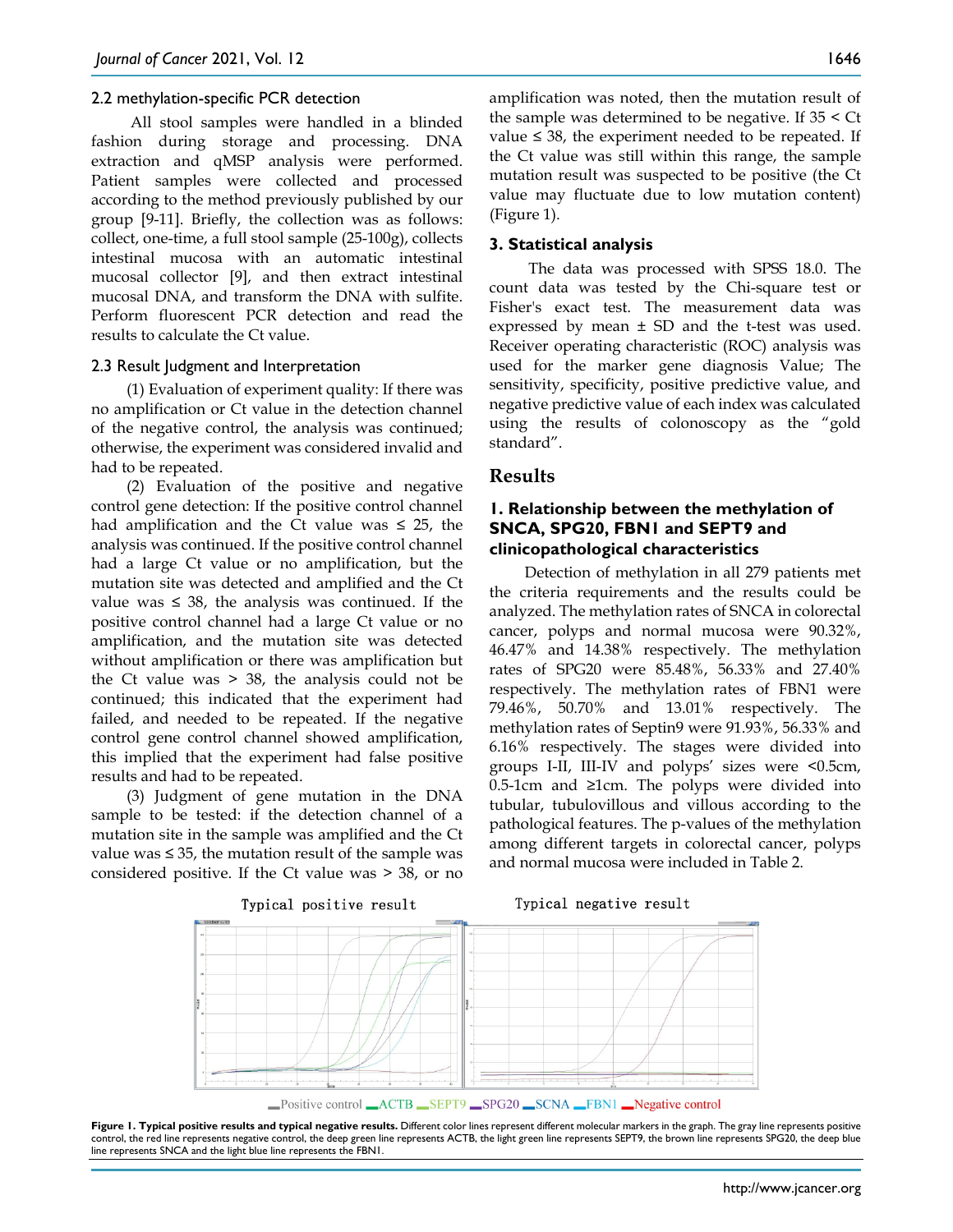|                        | <b>SNCA</b>         | <b>SPG20</b>        | FBN1                | SEPT9               |
|------------------------|---------------------|---------------------|---------------------|---------------------|
| 3 groups               |                     |                     |                     |                     |
| Colorectal cancer(Ca)  | 56/62(90.32%)       | 53/62(85.48%)       | 49/62(79.03%)       | 57/62(91.93%)       |
| Adenoma(A)             | 33/71(46.47%)       | 40/71(56.33%)       | 36/71(50.70%)       | 40/71(56.33%)       |
| Normal mucosa(N)       | 21 / 146 (14.38%)   | 40/146(27.40%)      | 19/146(13.01%)      | 9/146(6.16%)        |
| p                      | Ca vs N 0.000       | Ca vs N 0.000       | Ca vs N 0.000       | Ca vs N 0.000       |
|                        | A vs N 0.000        | A vs N 0.000        | A vs N 0.000        | A vs N 0.000        |
|                        | $Ca+A$ vs $N$ 0.000 | $Ca+A$ vs $N$ 0.000 | $Ca+A$ vs $N$ 0.000 | $Ca+A$ vs $N$ 0.000 |
|                        | Ca vs A0.000        | Ca vs A0.000        | Ca vs A0.000        | Ca vs A0.000        |
| Adenoma size           |                     |                     |                     |                     |
| < 0.5cm                | 5/18(27.78%)        | $8/18(44.44\%)$     | 5/18(27.78%)        | 13/18 (72.227%)     |
| $0.5-1cm$              | 16/39(41.02%)       | 21/39 (53.84%)      | 23/39 (58.97%)      | 27/39 (69.23%)      |
| 21cm                   | 12/14 (85.72%)      | 11/14 (78.57%)      | 8/14(57.14%)        | 10/14(71.43%)       |
| P                      | 0.033               | 0.112               | 0.060               | 0.935               |
| Adenoma classification |                     |                     |                     |                     |
| tubular                | 21/47               | 23/47               | 22/47               | 24/47               |
| tubulovillous          | 7/14                | 8/14                | 9/14                | 7/14                |
| villous                | 5/11                | 9/11                | 5/11                | 9/11                |
| p                      | 0.915               | 0.071               | 0.866               | 0.056               |
| pTNM Stages            |                     |                     |                     |                     |
| $I-II$                 | 20/23(86.95%)       | 19/23(82.61%)       | 18/23(78.26%)       | 22/23(95.654%)      |
| $III$ - $IV$           | 36/39(92.30%)       | 34/39(87.18%)       | 31/39(79.49%)       | 35/39(89.74%)       |
| P                      | 0.495               | 0.624               | 0.615               | 0.413               |

**Table 3.** Screening value for colorectal cancer and adenoma when one molecular marker was positive (n=279)

| Gene             | Se $\%$ | $Sp\%$ | $PPV\%$ | $NPV$ % | <b>AUC</b> | 95% CI          | P     |
|------------------|---------|--------|---------|---------|------------|-----------------|-------|
| Cancer           |         |        |         |         |            |                 |       |
| <b>SNCA</b>      | 80.6    | 75.2   | 61.7    | 88.6    | 0.779      | $0.712 - 0.846$ | 0.000 |
| SPG20            | 76.4    | 68.3   | 54.5    | 85.3    | 0.723      | 0.651-0.795     | 0.000 |
| FBN1             | 75.0    | 82.8   | 68.4    | 87.0    | 0.789      | $0.721 - 0.857$ | 0.000 |
| SEPT9            | 90.3    | 93.4   | 85.5    | 95.0    | 0.913      | $0.867 - 0.960$ | 0.000 |
| Adenoma          |         |        |         |         |            |                 |       |
| <b>SNCA</b>      | 41.0    | 77.2   | 41.0    | 75.2    | 0.581      | $0.493 - 0.668$ | 0.047 |
| SPG20            | 52.5    | 72.6   | 41.2    | 77.3    | 0.604      | 0.518-0.690     | 0.019 |
| FBN1             | 44.3    | 82.8   | 51.9    | 77.9    | 0.635      | 0.548-0.722     | 0.002 |
| SEPT9            | 42.6    | 99.2   | 70.3    | 79.3    | 0.675      | 0.588-0.763     | 0.000 |
| Cancer + Adenoma |         |        |         |         |            |                 |       |
| <b>SNCA</b>      | 62.4    | 75.2   | 75.4    | 67.2    | 0.688      | 0.625-0.751     | 0.000 |
| SPG20            | 65.4    | 68.1   | 71.0    | 66.1    | 0.668      | $0.604 - 0.733$ | 0.000 |
| FBN1             | 60.9    | 88.3   | 80.8    | 68.1    | 0.718      | 0.657-0.780     | 0.000 |
| SEPT9            | 68.4    | 92.4   | 90.4    | 75.0    | 0.804      | 0.750-0.859     | 0.000 |

## **2. The sensitivity (Se), specificity (Sp), positive predictive value (PPV) and negative predictive value (NPV) of different molecular marker combinations for colorectal cancer and adenoma screening**

Using the colonoscopy results as the gold standard, we calculated Se, Sp, PPV and NPV of one, two, three, or four molecular markers with methylation positive for colorectal cancer, colorectal adenomas, and colorectal cancer and adenomas. When all four molecular markers were negative, the NPV for colorectal cancer was 100%, and the NPV for colorectal adenomas was 84.21%.

## 2.1 Se, Sp, PPV and NPV of colorectal cancer and adenoma screening when one molecular marker was positive for DNA methylation

When one molecular marker was positive for DNA methylation, the methylation rate for four molecular markers, in colorectal cancer and adenoma, was higher than that of patients without these findings, and the difference was statistically significant. The Se, Sp, PPV and NPV of one molecular marker positive for colorectal cancer and adenoma screening are shown in Table 3.

## 2.2 Se, Sp, PPV and NPV of colorectal cancer and adenoma screening when two molecular markers were positive for DNA methylation

When two molecular markers were positive for DNA methylation, the difference between cancer and adenomas was significantly different from normal mucosa. The specificity of screening for cancer or polyps was significantly increased, reaching more than 93%; however, in such cases the sensitivity decreases. The Se of cancer screening was 52.6% -73.7%, and the Se of adenoma screening was 25.9-40.7%, with PPV increasing and NPV decreasing. Table 4 shows the Se, Sp, PPV and NPV of screening for colorectal cancer and adenomas when two molecular markers were positive.

#### 2.3 Se, Sp, PPV and NPV of colorectal cancer and adenoma screening when 3 or 4 molecular markers were positive for DNA methylation

When 3 or 4 molecular markers were positive for DNA methylation, the differences between cancer and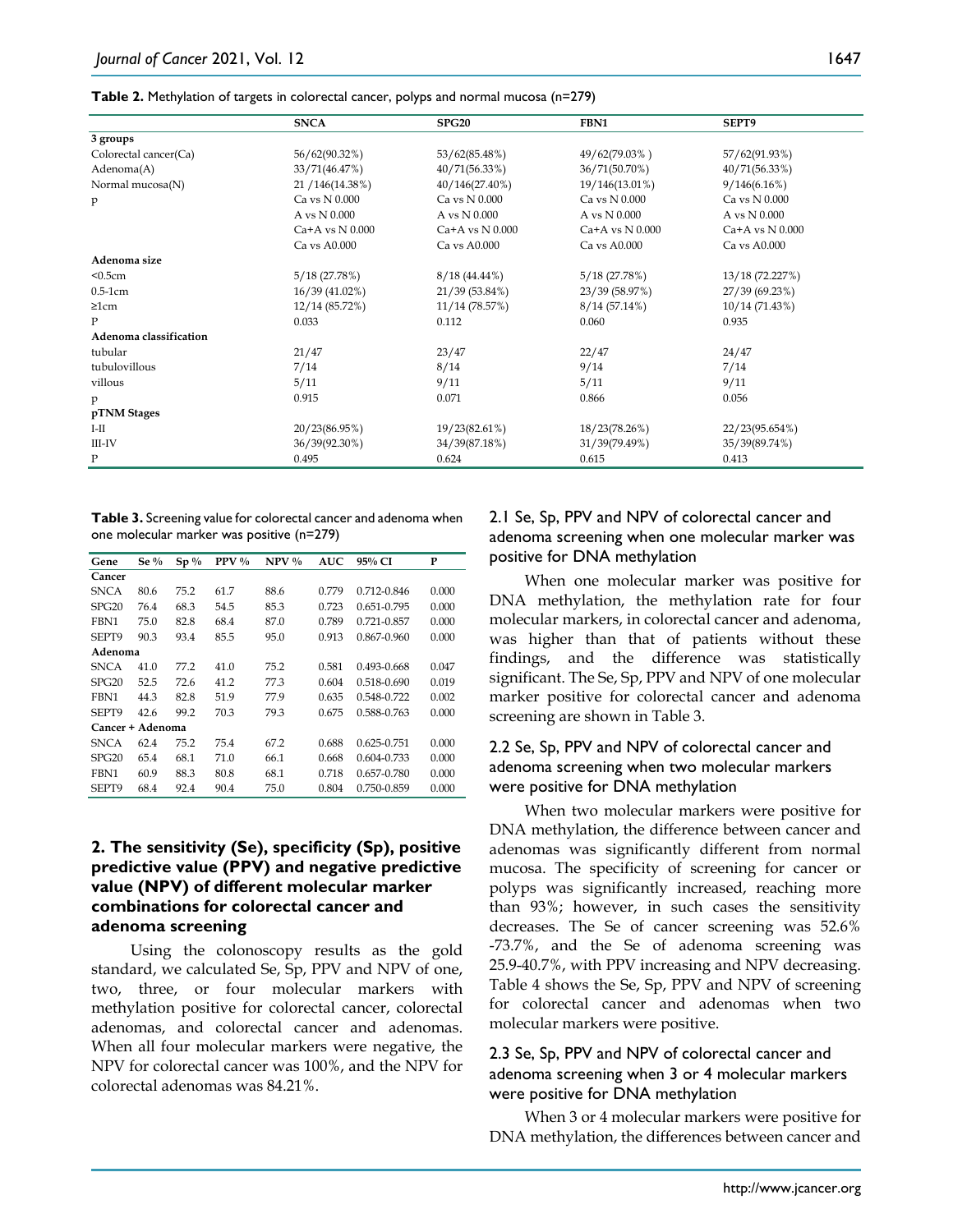adenoma was significant when compared to normal mucosa. The specificity of screening for cancer or adenomas was close to 100%, but the sensitivity decreased. The sensitivity for cancer screening was 31.6-52.6%, and the sensitivity for adenoma screening was 14.8-25.9%. The PPV increases and the NPV decreases. Table 4 shows the Se, Sp, PPV and NPV of screening for colorectal cancer and adenoma when 3 or 4 molecular markers were positive (Table 5).

**Table 4.** Screening value for colorectal cancer and adenoma when two molecular markers were positive (n=279)

| Gene             | $Se\%$ | $Sp\%$ | $PPV\%$ | $NPV\%$ | AUC   | 95% CI      | P     |
|------------------|--------|--------|---------|---------|-------|-------------|-------|
| Cancer           |        |        |         |         |       |             |       |
| $SNCA+SPG20$     | 57.9   | 93.2   | 84.6    | 77.5    | 0.879 | 0.813-0.945 | 0.000 |
| $SNCA+FBN1$      | 60.5   | 94.9   | 88.5    | 78.9    | 0.894 | 0.830-0.958 | 0.000 |
| SNCA+SEPT9       | 73.7   | 98.3   | 96.6    | 85.3    | 0.953 | 0.908-0.998 | 0.000 |
| $SPG20 + FBN1$   | 52.6   | 96.6   | 90.9    | 76.0    | 0.895 | 0.834-0.955 | 0.000 |
| SPG20+SEPT9      | 68.4   | 96.6   | 92.9    | 82.6    | 0.941 | 0.890-0.992 | 0.000 |
| FBN1+SEPT9       | 65.8   | 98.3   | 96.2    | 81.7    | 0.965 | 0.933-0.997 | 0.000 |
| Adenoma          |        |        |         |         |       |             |       |
| $SNCA+SPG20$     | 29.5   | 93.2   | 63.6    | 73.3    | 0.673 | 0.547-0.798 | 0.010 |
| $SNCA+FBN1$      | 25.9   | 94.9   | 70.0    | 73.7    | 0.694 | 0.568-0.821 | 0.004 |
| SNCA+SEPT9       | 33.3   | 98.3   | 90.0    | 76.3    | 0.702 | 0.570-0.834 | 0.003 |
| $SPG20 + FBN1$   | 29.6   | 96.6   | 80.0    | 75.0    | 0.710 | 0.586-0.834 | 0.002 |
| SPG20+SEPT9      | 40.7   | 96.6   | 84.6    | 78.1    | 0.705 | 0.574-0.836 | 0.002 |
| FBN1+SEPT9       | 29.6   | 98.3   | 88.9    | 75.3    | 0.752 | 0.630-0.874 | 0.000 |
| Cancer + Adenoma |        |        |         |         |       |             |       |
| $SNCA+SPG20$     | 44.6   | 93.2   | 87.9    | 60.4    | 0.790 | 0.711-0.870 | 0.000 |
| SNCA+FBN1        | 46.2   | 94.9   | 90.9    | 61.5    | 0.811 | 0.734-0.888 | 0.000 |
| SNCA+SEPT9       | 56.9   | 98.3   | 97.4    | 67.4    | 0.849 | 0.778-0.920 | 0.000 |
| $SPG20 + FBN1$   | 43.1   | 96.6   | 93.3    | 60.6    | 0.818 | 0.744-0.892 | 0.000 |
| SPG20+SEPT9      | 56.9   | 96.6   | 94.9    | 67.1    | 0.843 | 0.771-0.915 | 0.000 |
| FBN1+SEPT9       | 50.8   | 98.3   | 97.1    | 64.4    | 0.877 | 0.813-0.940 | 0.000 |

**Table 5.** Screening value for colorectal cancer and adenoma when three or four molecular markers were positive

| Gene                  |      |                  |      | Se% Sp% PPV % NPV % AUC 95% CI |                         | P |
|-----------------------|------|------------------|------|--------------------------------|-------------------------|---|
| Cancer                |      |                  |      |                                |                         |   |
| SNCA+SPG20+FBN1       |      | 36.8 100.0 100.0 |      | 71 1                           | 0.949 0.910-0.989 0.000 |   |
| SNCA+SPG20+SEPT9      | 52.6 | 100.0 100.0      |      | 76.6                           | 0.972 0.943-1.000 0.000 |   |
| SNCA+FBN1+SEPT9       | 52.6 | 98.3             | 95.2 | 76.3                           | 0.981 0.960-1.000 0.000 |   |
| SPG20+FBN1+SEPT9      | 447  | 98.3             | 94.4 | 73.4                           | 0.979 0.950-1.000 0.000 |   |
| 4 all positive        | 31.6 | 100.0 100.0      |      | 69.4                           | 0.987 0.965-1.000 0.000 |   |
| Adenoma               |      |                  |      |                                |                         |   |
| SNCA+SPG20+FBN1       | 14.8 | 100 0 100 0      |      | 72.0                           | 0.732 0.610-0.853 0.001 |   |
| SNCA+SPG20+SEPT9 25.9 |      | 1000             | 1000 | 74.7                           | 0.713 0.584-0.842 0.002 |   |
| SNCA+FBN1+SEPT9       | 22 Z | 98.3             | 85.7 | 73.4                           | 0.754 0.632-0.876 0.000 |   |
| SPG20+FBN1+SEPT9      | 22.2 | 98.3             | 85.7 | 73.4                           | 0.746 0.619-0.873 0.000 |   |
| 4 all positive        | 14.8 | 100.0 100.0      |      | 72.0                           | 0.754 0.629-0.879 0.000 |   |
| Cancer + Adenoma      |      |                  |      |                                |                         |   |
| SNCA+SPG20+FBN1       | 27.7 | 100.0 100.0      |      | 55.7                           | 0.859 0.793-0.925 0.000 |   |
| SNCA+SPG20+SEPT9      | 41.5 | 100.0            | 1000 | 60.8                           | 0.863 0.797-0.929 0.000 |   |
| SNCA+FBN1+SEPT9       | 40.0 | 98.3             | 96.3 | 59.8                           | 0.885 0.824-0.946 0.000 |   |
| SPG20+FBN1+SEPT9      | 35.4 | 98.3             | 95.8 | 58.0                           | 0.884 0.819-0.948 0.000 |   |
| 4 all positive        | 24.6 | 100.0 100.0      |      | 54.6                           | 0.888 0.826-0.950 0.000 |   |

#### **Discussion**

iFOBT had a higher sensitivity and specificity in colorectal cancer screening and plays an important roles in detection of early stage colorectal cancer, theoretically, iFOBT can only find the blood in the intestinal cavity. Any diseases with intestinal bleeding such as enteritis, diverticulitis, inflammation bowel disease (IBD) and so on, may produce false positive; at the same time, if the colon neoplasm does not bleed, it will appear false negative. Table 6 summarizes the studies on screening for colorectal cancer and adenoma by iFOBT in recent years. The sensitivity of colorectal cancer and adenoma screening is not ideal. The meta-analyses showed that the sensitivity of colorectal adenoma was as low as 28%. iFOBT can only find the blood in the intestinal cavity. Any diseases with intestional bleeding such as enteritis, diverticulitis, inflammation bowel disease (IBD) and so on may produce false positive; at the same time, if the colon neoplasm does not bleed, it will appear false negative. Therefore, a supplementary of iFOBT should be developed [21-22].

**Table 6.** Sensitivity and specificity of iFOBT in screening colorectal cancer and adenoma

|                                       |         | Cancer      |             | Adenoma                 |       |
|---------------------------------------|---------|-------------|-------------|-------------------------|-------|
|                                       | N cases | sensitivity | specificity | sensitivity specificity |       |
| Wong et al. (2003)                    | 250     | 100%        | 87%         | 53%                     | 65%   |
| Medical Advisory<br>Secretariat(2009) | n.a     | 81%         | 94%         | 28%                     | 91%   |
| Tao et al.(2012)                      | 597     | 65.7%       | 97%         | 19.7%                   | 97%   |
| Chen et al. (2013)                    | 610     | 96%         | 72%         | 58%                     | 72%   |
| Wakamura et al.<br>(2015)[7]          | 919     | 91%         | 71%         | .56%                    | 73%   |
| Rutka et al. (2016)                   | 95      | 94.7%       | 72.5%       | 80%                     | 72.5% |
| Aniwan et al.(2017)                   | 1479    | 78%         | 82%         | 42%                     | 94%   |
| Chung et al.(2017)                    | 60      | 84%         | 55%         | n.a                     | n.a   |

The detection of tumor molecular markers in stool is a valuable screening method for colorectal cancer. It is also easily accepted by patients because of its non-invasiveness and low cost [23-24]. There are significant differences in the molecular findings of a tumor and normal tissues. Colorectal mucosa can fall off and be present in the feces during development of colorectal cancer, which provides the possibility for the detection of molecular alteration in feces for screening of colorectal cancer and adenomas [25-26]. Studies have shown that stool molecular markers that can be used for CRC screening mainly include four types: CpG island methylation, microsatellite instability, long-chain DNA and gene mutations. Because gene methylation markers have the characteristics of strong stability, easy detection, high sensitivity, and strong specificity, the detection of methylation of genes in feces is an important method as a molecular marker for CRC screening [27-28]. However, DNA methylation has racial differences, is affected by diet and the environment. Therefore, there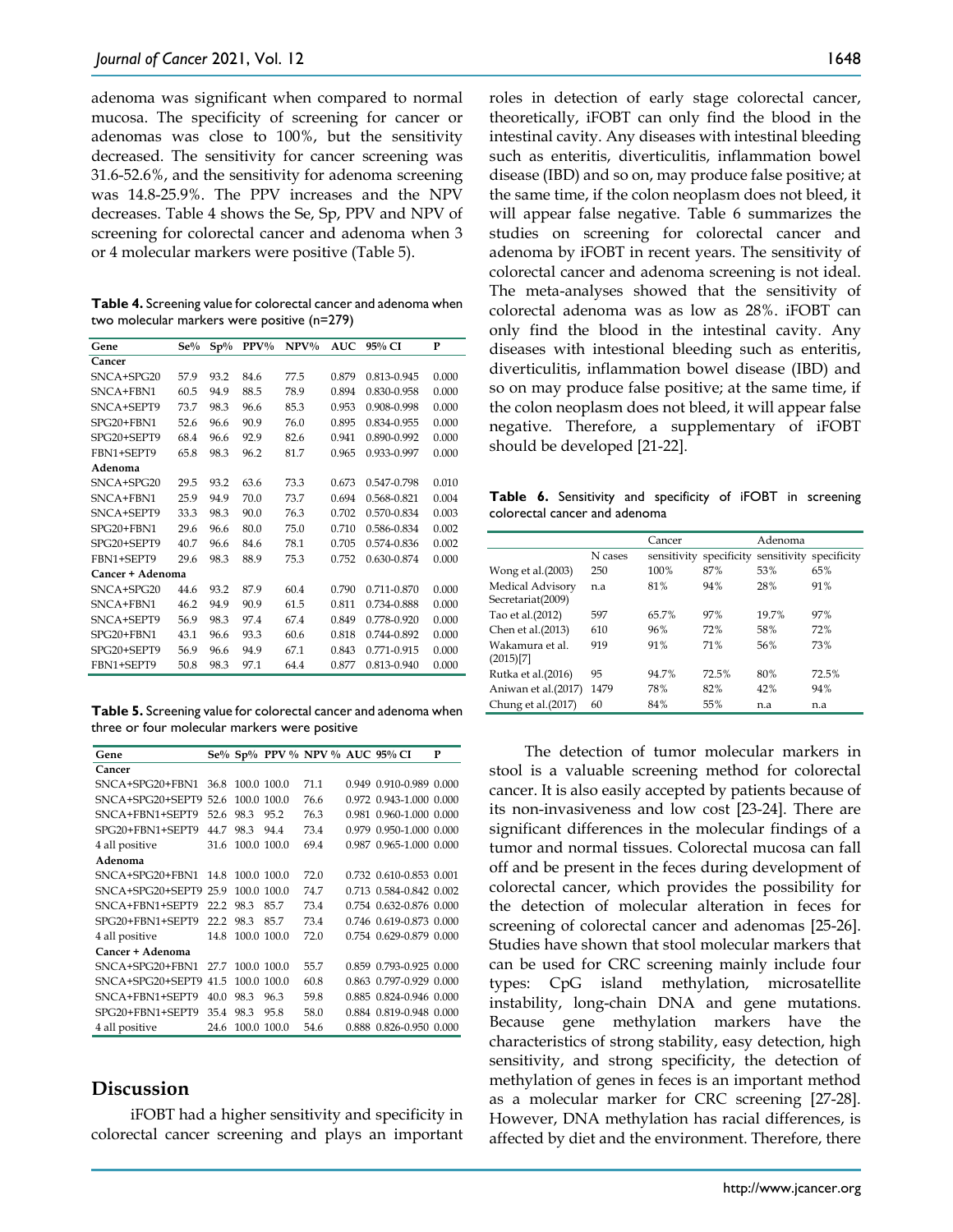would be expected to be differences in DNA markers in Chinese and Western populations [11-12]. The molecular targets that are highly sensitive in Western populations are not sensitive in Chinese populations. Therefore, molecular markers with high sensitivity for colorectal cancer screening in Chinese people are needed. In our previous research, we found that the DNA methylation rate of four molecular markers SNCA, SPG20, FBN1 and septin-9 had significant differences when colorectal cancer, colorectal adenoma and normal mucosa were compared. Therefore, they are suitable for colorectal cancer screening [11-13].

We designed a multi-targeted DNA methylation screening kit for colorectal tumors. We used positive and negative methylation controls to perform quality control on the reaction system, thereby eliminating false positives and false negatives and increasing the accuracy of screening. In this study, the test results of all 279 patients, the positive controls and the negative controls were in line with the design, suggesting that the results of this group of studies were reliable.

For the specificity of detection, we used four targets for detection at the same time. When all four molecular marker DNA methylation tests were positive, whether it was an adenoma, cancer or cancer plus adenoma, the specificity of diagnosis was 100%, and the positive predictive value is 100%. In other words, if all four signs were positive, the patient was thought to have colorectal cancer and/or adenoma; colonoscopy and treatment followed. Using the Cologuard kit, the sensitivity for colorectal cancer was 92.3%, and the sensitivity for colorectal polyps was 42.4%; the specificity was 86.6% [10].

In our study, when three out of four markers were positive, the specificity was more than 98.3%, and the positive predictive value was more than 85.7%; which means that when performing colonoscopy, a "negative" colonoscopy would be predicted in 15% of cases or less. The efficiency of colonoscopy was significantly improved. When two molecular markers were positive, the specificity was more than 93.2%. Except that the PPV for SNCA + SPG20 and SNCA + FBN1 were slightly lower, the PPVs of other combinations reached more than 80%. If a colonoscopy was performed, the positive rate was high. When one markers was positive, the specificity for colorectal cancer ranged from 68% to 93%, the specificity for colorectal adenoma was ranged from 77% to 99%. Especially when the FBN1 and SEPT9 were positive, the specificity were higher. The PPV of a colorectal tumor (cancer+adenoma) was more than 71%. If a colonoscopy was performed in these patients, only 30% of the examinations were "negative". SPG20 was with lower specificity, we will

optimize the molecular markers according to the study.

From a sensitivity perspective, the more markers applied, the lower the sensitivity. For example, when all four markers were positive, the sensitivity for colorectal cancer was only 31.6%, and the sensitivity for colorectal polyps was only 14.8%. When two or three markers were positive for DNA methylation, the sensitivity for colorectal cancer and adenoma was only 24.6%. However, when one molecular marker was used for DNA methylation, the sensitivity increased. When a single molecular marker was positive, the sensitivity for colorectal cancer was 76.4% to 90.3%, the sensitivity for colorectal adenoma was 41.0% to 52.5%, and the sensitivity of colorectal cancer and adenoma was 72.6% to 99.2%, which is ideal for molecular markers. Therefore, in terms of sensitivity, as long as one of the four markers was positive and the positive predictive value of colorectal cancer and adenoma was more than 71%, the recommendation was for the patient to have a colonoscopy.

When all four molecular markers were negative, the NPV for colorectal cancer was 100%, and the NPV for colorectal polyps was 82.8%. That is, when all four molecular markers were negative, the test subject had a risk for colorectal cancer of zero, and the risk of colorectal polyps was 17.2%. They don't need a colonoscopy for colorectal cancer screening.

In summary, this study confirmed that a multi-targeted fecal DNA methylation screening kit has the sensitivity and specificity to meet the requirements of screening for colorectal cancer. It is easy to perform, has stable results, and important clinical value. When one of four markers was positive for DNA methylation, colonoscopy was recommended. As the number of methylation markers increased, the specificity of diagnosis gradually increased. When more than two markers were positive for DNA methylation, the patient's PPV was over 90%, which indicated a very high risk of colorectal cancer or adenoma. Colonoscopy and treatment were needed immediately to detect colorectal cancer or adenoma. When all four molecular markers were negative, the possibility of colorectal cancer was very low.

# **Acknowledgements**

## **Funding**

The study was funded by Special foundation for key Research & Development plans of Jiangsu Province (EB2019763), Jiangsu Nature Science Foundation (BK20191502).